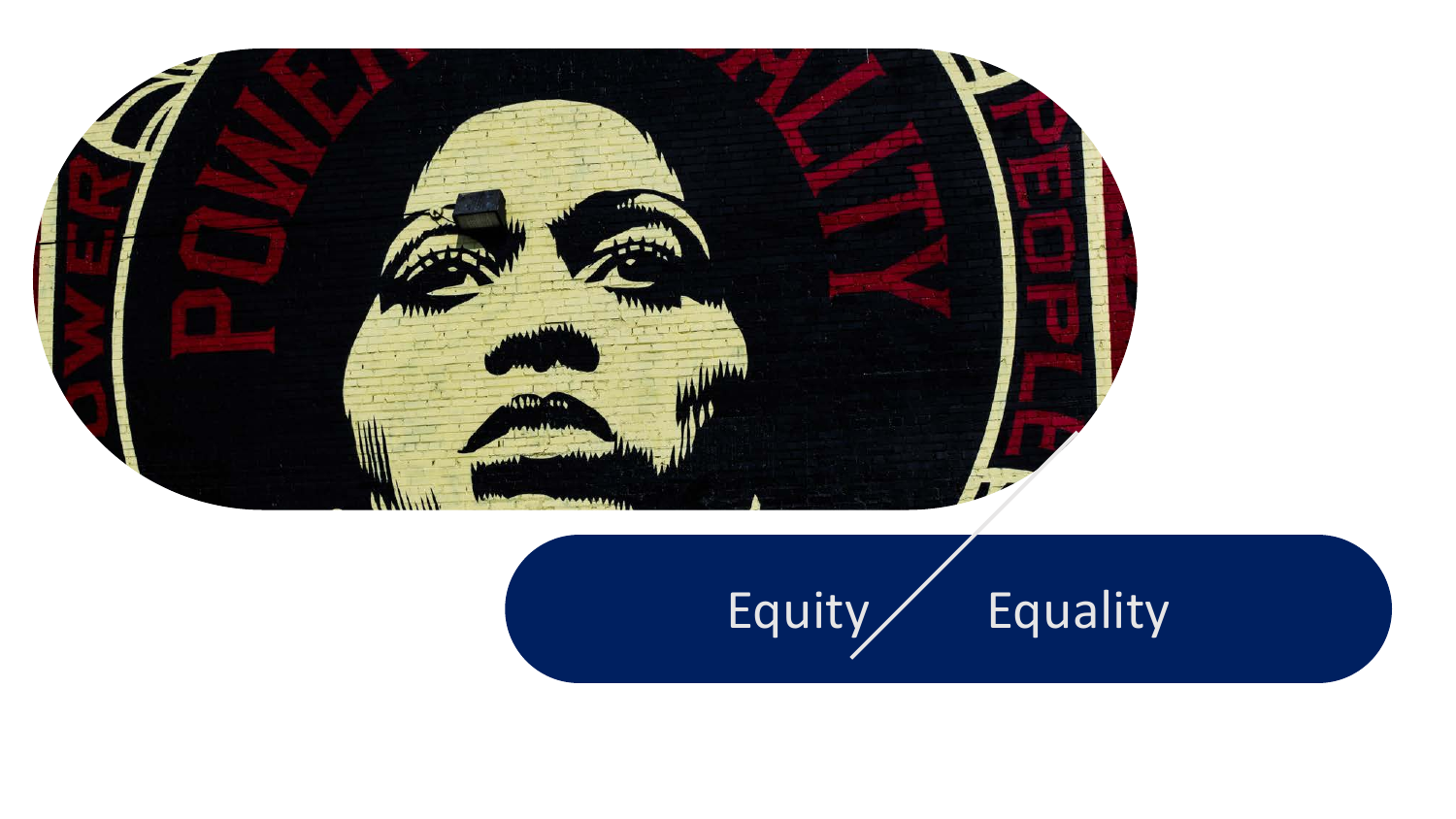## Social Identity Snapshot Worksheet

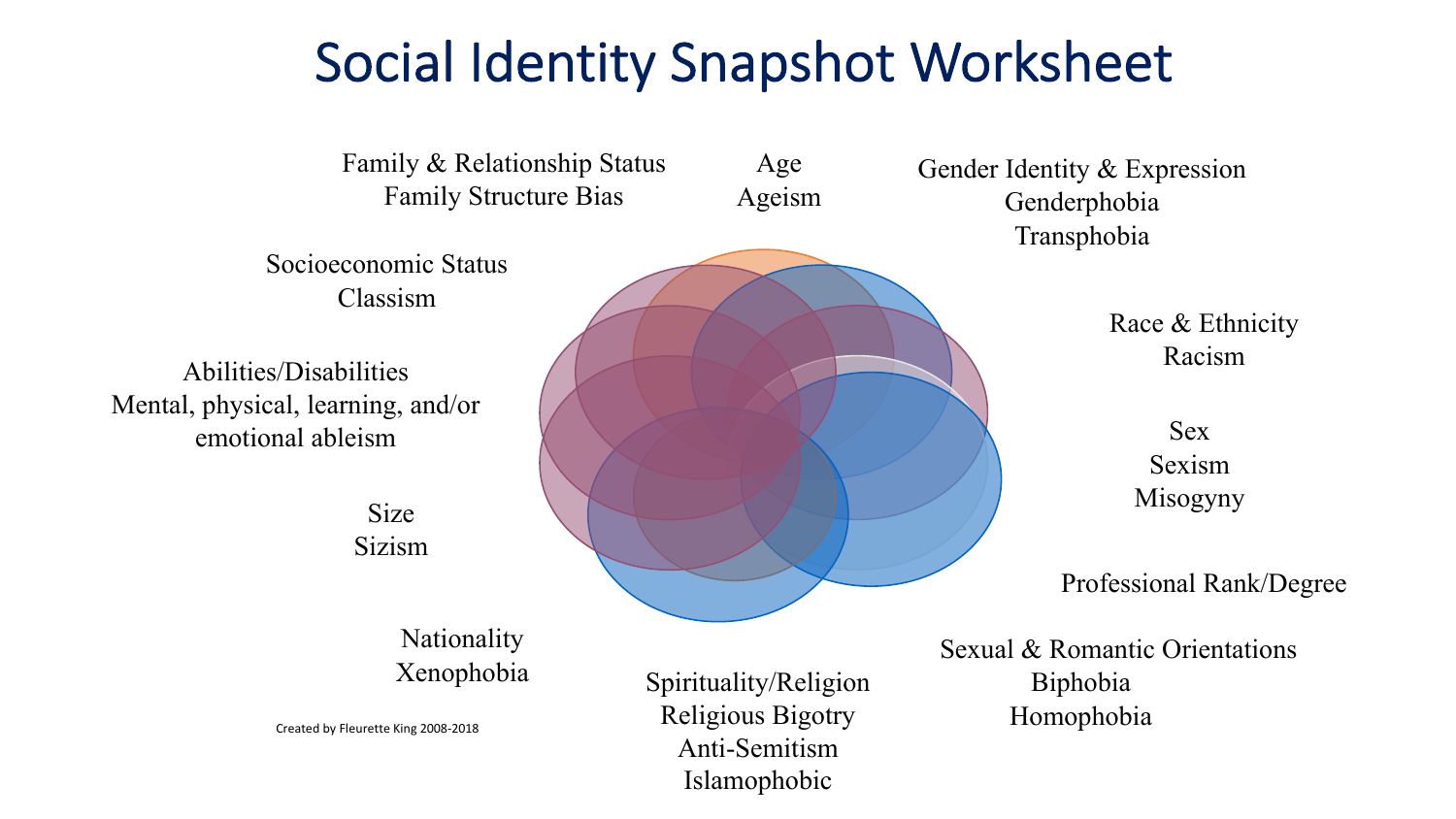### **Deficit-Minded Cognitive Frame**

**Perception of Students:** Colorblind and all student should be treated the same

**Data Used:** Data on classroom practices are not routinely collected

**Beliefs of Responsibility:** Students are solely responsible for their own success

**Beliefs of Agency:** Students' failure to navigate college is due to their own deficits

**Instructional Approach:** Student are served best when asked to be self-reliant

#### **Student Centered Cognitive Frame**

**Perception of Students:** Expresses general knowledge & respect for all students' background

**Data Used:** Data- but not disaggregated data –drives practices

**Beliefs of Responsibility:** Sees self as responsible for student success

**Beliefs of Agency:** Uses institutional knowledge and authority to benefit students – but not on a raceconscious way

**Instructional Approach:** Thoughtfully adapts best practices to better match students, but not in a raceconscious

### **Equity-Minded Cognitive Frame**

**Perception of Students:** Raceconscious in an affirmative sense

**Data Used:** Uses disaggregated data to improve practice and close equity gaps

**Beliefs of Responsibility:** Sees self as responsible for equitable student success

**Beliefs of Agency:** Uses institutional knowledge and authority to benefit students and in particular, students of color

**Instructional Approach:** Classroom practices are designed to **use students' funds of knowledge**  particularly for students of color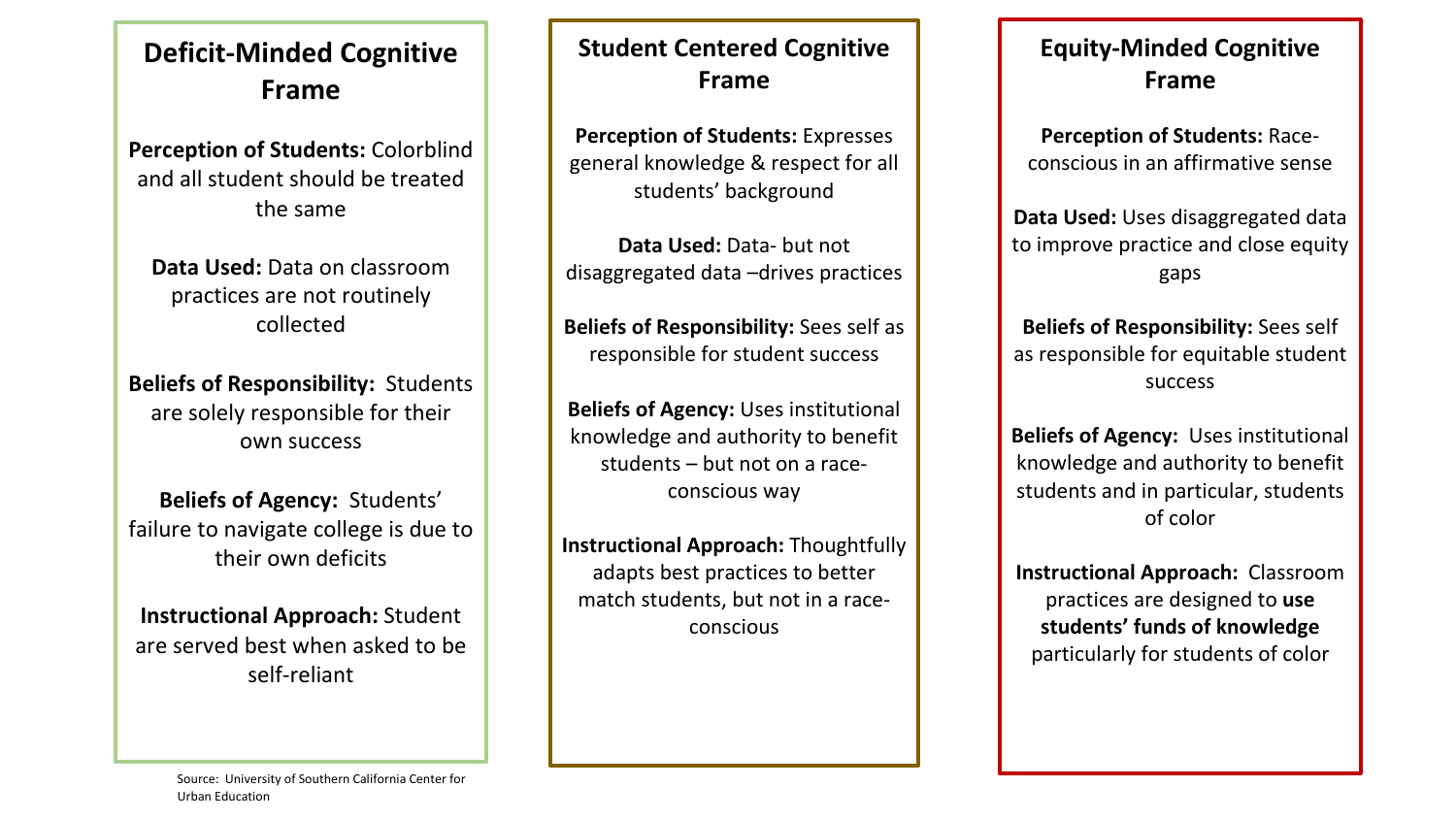# Equity-Minded Competence - Race

### **Equity-Minded Competence**

- Awareness of racial identity
- Uses disaggregated data to identity racialized patterns of outcomes
- Reflects on racial consequences of takefor-granted practices
- Exercise agency to produce racial equity
- Views the classroom as a racialized space and actively self-monitors interactions with racially minoritized students

### **Lack of Equity-Minded Competence**

- **\*** Claims to not see race
- $*$  Does not see the value in disaggregated data
- **\*** Unable to notice racialized consequences or rationalizes them as being something else
- $*$  Does not view racial equity as a personal responsibility
- **\*** Views classroom as utilitarian physical space

**How can this be applied to** students with disabilities, gender fluid/transgender students, international students, and undocumented students

Source: University of Southern California- Center for Urban Education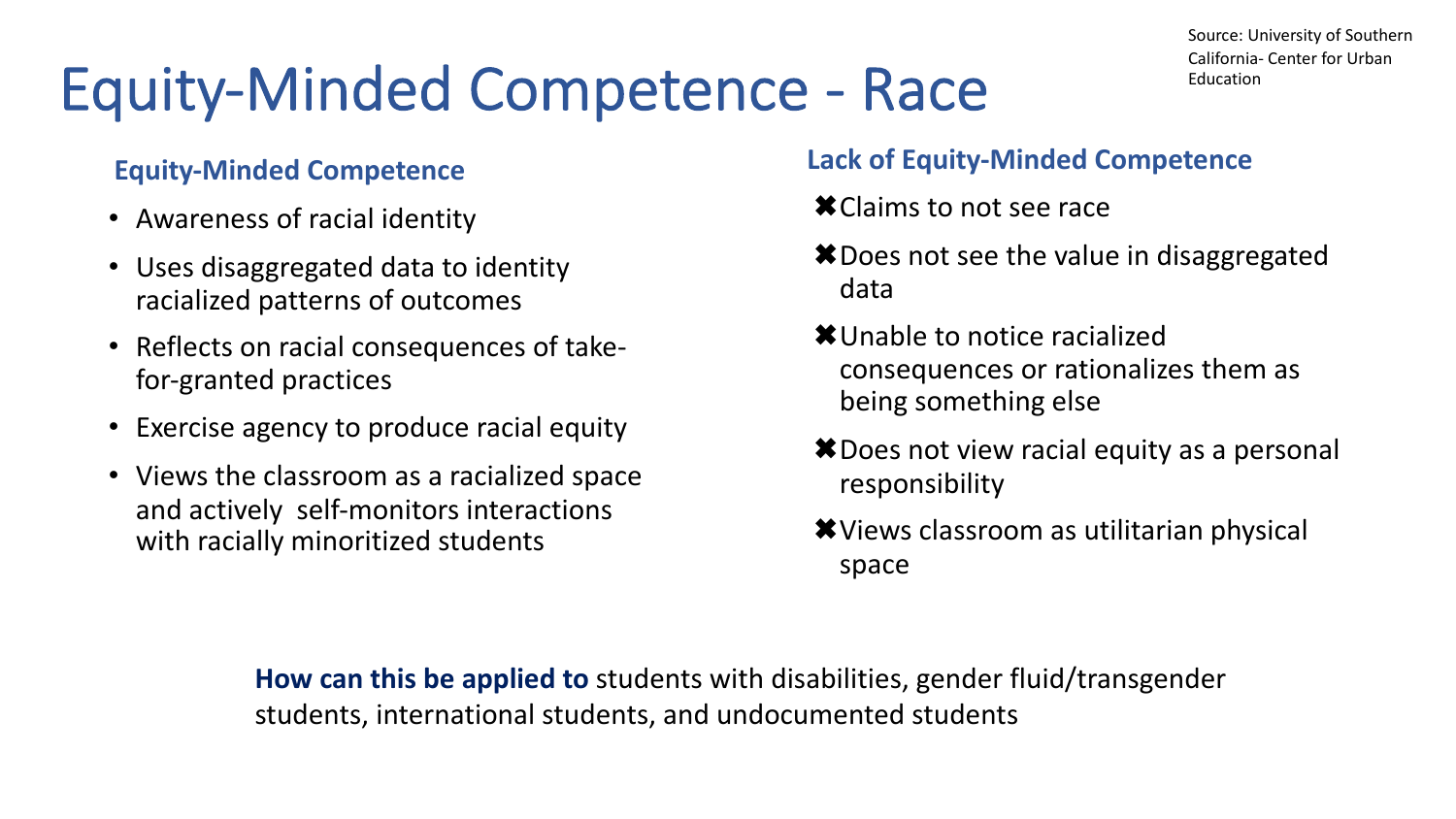# Equity-minded Practices in Syllabi

- **Demystifying** college policies and practices
- **Welcoming** students and creating a classroom culture in which they feel cared for
- **Validating** students' ability to be successful
- **Creating a partnership** in which faculty and students work together to ensure success
- **Representing** a range of diverse experiences and backgrounds in assignments, readings and other materials
- **Deconstructing** the presentation of dominant culture (White, Heterosexual, Cisgender, Able-body….etc.) students as the "norm"



Source: University of Southern California-Center for Urban Education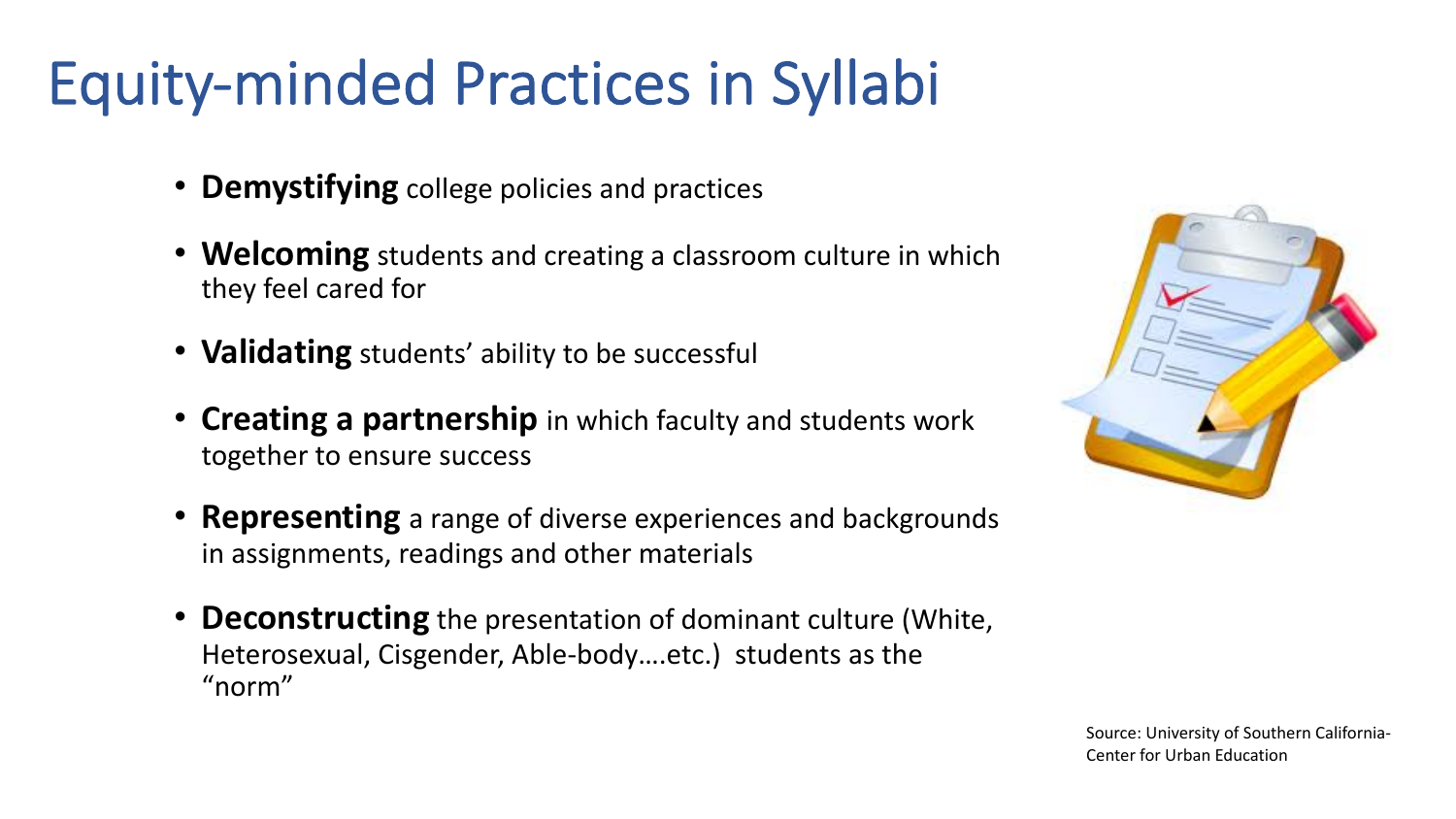## Skills for Creating Inclusive Environments

- **1. Understanding perceptions and assumptions an impact of identity in the classroom**
- **2. Noticing and Managing Dynamics**
- **3. Asking questions that produce discussion and reflection.**
- **4. Reflecting:** The process of paraphrasing and restating both the feelings and words of the speaker.
- **5. Redirecting:** Moving the question, statement, or conversation back to the speaker or other's in the room
- **6. Encouraging sharing of experience and ideas.**
- **7. LARA/I:** Listen, Acknowledge, Respond, Add Information and/or Inquiry
- **8. The 5 D's:** Distract, Delay, Delegate, Direct & Document